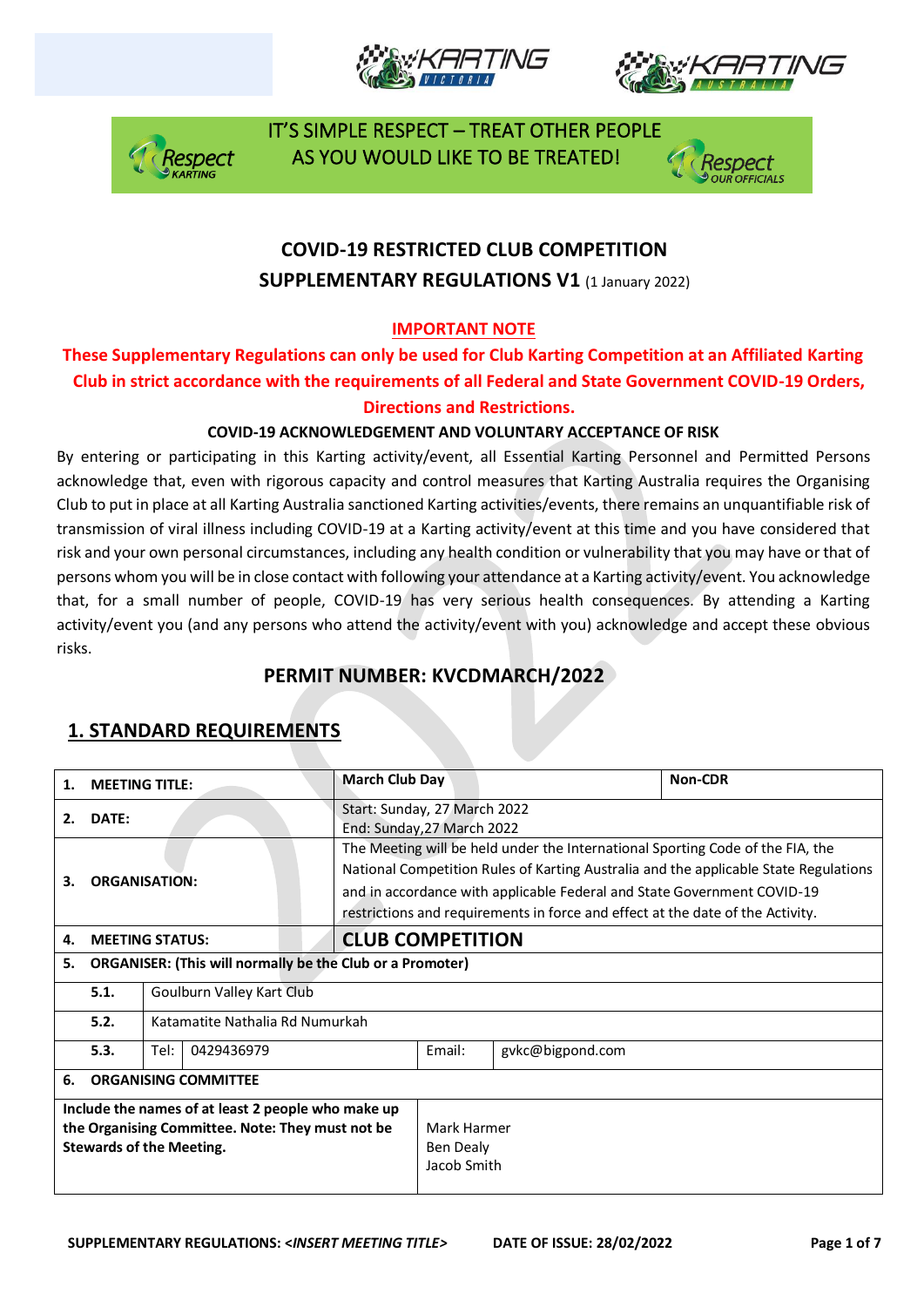







| 7. ESSENTIAL OFFICIALS (Ref: General Rules Chapter 7 Rule 4 - "Essential Officials")             |                                                           |  |  |  |  |
|--------------------------------------------------------------------------------------------------|-----------------------------------------------------------|--|--|--|--|
| <b>Stewards of The Meeting</b><br>Note: Chief Steward Must be Grade 3 or Higher                  | Leticia Harmer (Chief Steward)                            |  |  |  |  |
| Clerk of the Course                                                                              | <b>Steve Black</b>                                        |  |  |  |  |
| Note: Up to 35 Entries May be Grade 4 or Higher. More than 35 Entries* Must be Grade 3 or Higher |                                                           |  |  |  |  |
| * See General Rules Chapter 7 Rule 4 Guidance Note 2                                             |                                                           |  |  |  |  |
| Chief Scrutineer: May be Grade 4 or Higher                                                       | Luke Doidge                                               |  |  |  |  |
| Chief Timekeeper:                                                                                | Deb Sutton                                                |  |  |  |  |
| <b>Emergency and Medical Services:</b>                                                           | <b>Judy Dealy</b>                                         |  |  |  |  |
| <b>OTHER OFFICIALS</b><br>8.                                                                     |                                                           |  |  |  |  |
| <b>Assistant Clerk Of The Course:</b>                                                            | <b>Brent Opie</b><br><b>Greg Mawson</b>                   |  |  |  |  |
|                                                                                                  |                                                           |  |  |  |  |
| <b>Starter</b>                                                                                   | Geordie MacDonald                                         |  |  |  |  |
| <b>Scales Marshal</b>                                                                            | Judge of Fact                                             |  |  |  |  |
| <b>Grid Marshal</b>                                                                              | Dave Sutton                                               |  |  |  |  |
| Secretary of the Meeting                                                                         | Jacob Smith                                               |  |  |  |  |
| Timekeeper                                                                                       | Deb Sutton                                                |  |  |  |  |
| <b>CIRCUIT DETAILS</b><br>9.                                                                     |                                                           |  |  |  |  |
| <b>Circuit Name:</b>                                                                             | Numurkah Raceway                                          |  |  |  |  |
| <b>Circuit Address:</b>                                                                          | Katamatite Nathalia Rd Numurkah                           |  |  |  |  |
| <b>Track Length:</b>                                                                             | 541 Metres                                                |  |  |  |  |
| <b>Direction Of Racing:</b>                                                                      | Clockwise                                                 |  |  |  |  |
| <b>Track Density:</b>                                                                            | 22                                                        |  |  |  |  |
| <b>Notice Board:</b>                                                                             | Between in and out grids                                  |  |  |  |  |
| <b>Stewards Office:</b>                                                                          | Portable building next to tower                           |  |  |  |  |
| <b>Mechanical Breakdown Lane:</b>                                                                | Will Not be in use at this Meeting.                       |  |  |  |  |
| Parc Fermé:                                                                                      | Area fenced off from in grid to tech shed and scales shed |  |  |  |  |

## **2. ADMINISTRATION**

|    | Anyone that holds a KA karting licence may compete at club events                                                                                                              |
|----|--------------------------------------------------------------------------------------------------------------------------------------------------------------------------------|
| 2. | The Club must maintain a register of all permitted persons who enter the Circuit for the<br>Event.                                                                             |
| 3. | The number of entries in the Event is strictly limited by Government Directions/Orders.<br>Pre-entry for the Event is essential. There will be NO ENTRIES ACCEPTED ON THE DAY. |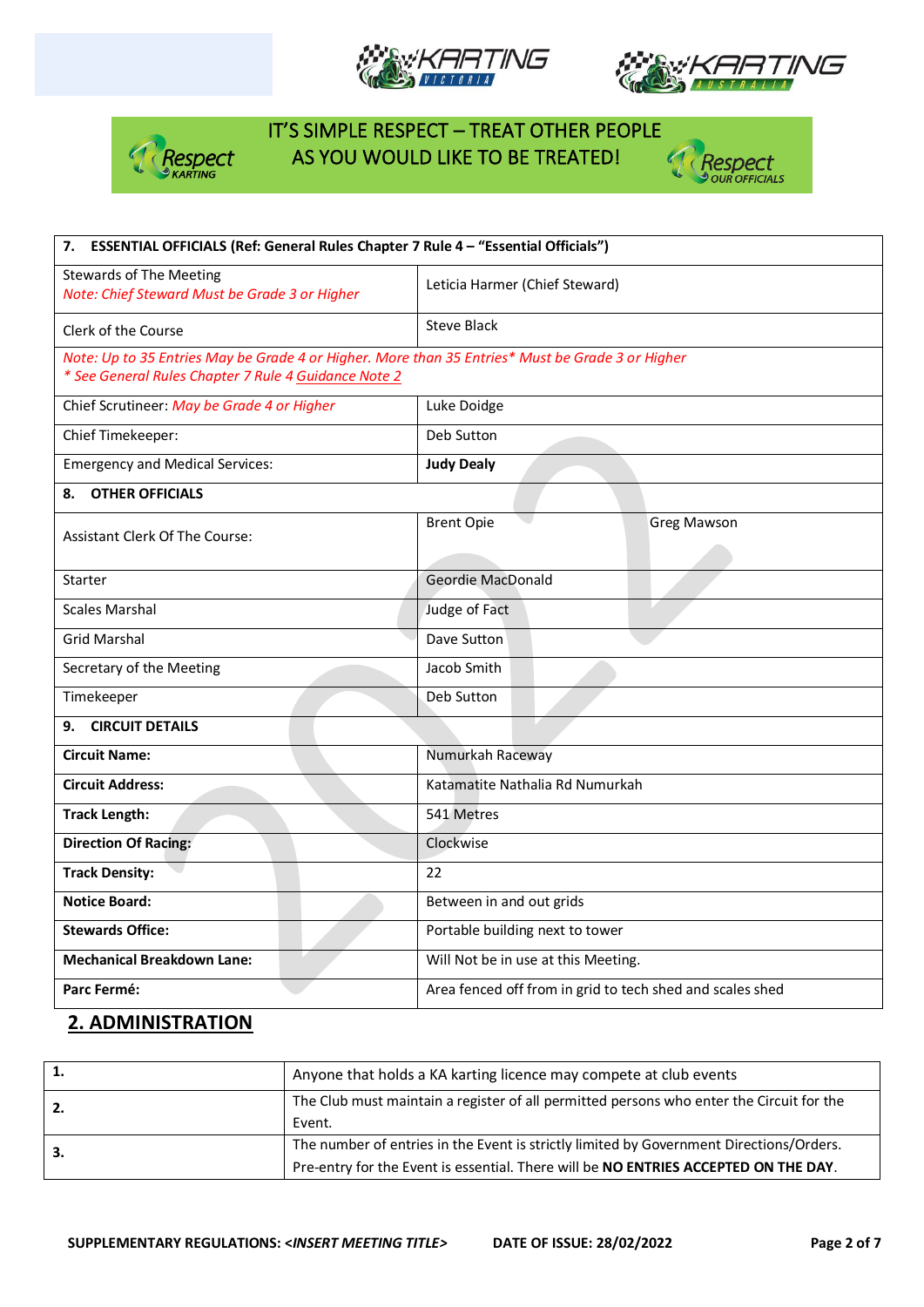







| <b>COMPETITION GROUPS</b><br>4.                                                                                                                                                                                                                            | The Competition Groups listed below are permitted to compete at this Meeting.<br>Competition Group names as listed in the 2022 Australian Karting Manual Competition<br>Rules Chapter 5 Rule 7 must be used. |                                                                                                                                    |                                                                               |                                                                               |            |                                                                                                                          |  |  |  |
|------------------------------------------------------------------------------------------------------------------------------------------------------------------------------------------------------------------------------------------------------------|--------------------------------------------------------------------------------------------------------------------------------------------------------------------------------------------------------------|------------------------------------------------------------------------------------------------------------------------------------|-------------------------------------------------------------------------------|-------------------------------------------------------------------------------|------------|--------------------------------------------------------------------------------------------------------------------------|--|--|--|
| <b>Competition Group</b>                                                                                                                                                                                                                                   |                                                                                                                                                                                                              | See the Important Notes for Clubs About 4SS Racing (Class Rules, Chapter 20)<br><b>Eligible Classes for each Competition Group</b> |                                                                               |                                                                               |            |                                                                                                                          |  |  |  |
|                                                                                                                                                                                                                                                            |                                                                                                                                                                                                              |                                                                                                                                    |                                                                               |                                                                               |            |                                                                                                                          |  |  |  |
| Cadet                                                                                                                                                                                                                                                      |                                                                                                                                                                                                              | Cadet 9                                                                                                                            |                                                                               | Cadet 12                                                                      | Cadet 4SS  | <b>NOTE: Cadet 9 and Cadet 4SS MUST be</b><br>arranged behind Cadet 12.                                                  |  |  |  |
| <b>Junior (Lower Performance)</b>                                                                                                                                                                                                                          |                                                                                                                                                                                                              | KA4                                                                                                                                |                                                                               | 4SS Junior                                                                    | Yamaha     |                                                                                                                          |  |  |  |
| <b>Junior (Higher Performance)</b>                                                                                                                                                                                                                         |                                                                                                                                                                                                              | KA3                                                                                                                                |                                                                               | KA <sub>2</sub>                                                               | Junior Max | Junior Performance                                                                                                       |  |  |  |
| <b>Senior 4 Stroke</b>                                                                                                                                                                                                                                     |                                                                                                                                                                                                              | 4SS Senior                                                                                                                         |                                                                               | 4SS<br>Supermaxx                                                              |            |                                                                                                                          |  |  |  |
| <b>Senior (Lower Performance)</b>                                                                                                                                                                                                                          |                                                                                                                                                                                                              | KA4                                                                                                                                |                                                                               | KA3                                                                           | Yamaha     | TaG 125 Restricted                                                                                                       |  |  |  |
| <b>Senior TaG</b>                                                                                                                                                                                                                                          |                                                                                                                                                                                                              | <b>TaG 125</b>                                                                                                                     |                                                                               | X30                                                                           |            |                                                                                                                          |  |  |  |
| <b>Open Performance</b>                                                                                                                                                                                                                                    |                                                                                                                                                                                                              | KZ <sub>2</sub>                                                                                                                    |                                                                               | DD <sub>2</sub>                                                               | Gearbox    | Open Performance                                                                                                         |  |  |  |
| $\bullet$<br>(2) groups.                                                                                                                                                                                                                                   |                                                                                                                                                                                                              |                                                                                                                                    |                                                                               |                                                                               |            | Should any Competition Group reach 80% of the Track Density, the Classes in that Competition Group may be split into two |  |  |  |
| <b>ENTRIES</b><br>5.                                                                                                                                                                                                                                       |                                                                                                                                                                                                              |                                                                                                                                    |                                                                               |                                                                               |            |                                                                                                                          |  |  |  |
| 2.1 ENTRIES OPEN:                                                                                                                                                                                                                                          |                                                                                                                                                                                                              |                                                                                                                                    | <insert time=""> <click a="" date="" enter="" here="" to=""></click></insert> |                                                                               |            |                                                                                                                          |  |  |  |
| 2.2 ENTRIES CLOSE:                                                                                                                                                                                                                                         | A minimum of one (3) day prior to the commencement of the Meeting 9pm 25/3/2022 NO LATE<br><b>ENTRIES ACCEPTED.</b>                                                                                          |                                                                                                                                    |                                                                               |                                                                               |            |                                                                                                                          |  |  |  |
| 2.4 ENTRIES CLOSE:                                                                                                                                                                                                                                         |                                                                                                                                                                                                              |                                                                                                                                    |                                                                               | <insert time=""> <click a="" date="" enter="" here="" to=""></click></insert> |            |                                                                                                                          |  |  |  |
| <b>ENTRY FEE</b><br>6.                                                                                                                                                                                                                                     |                                                                                                                                                                                                              |                                                                                                                                    |                                                                               |                                                                               |            |                                                                                                                          |  |  |  |
| 3.1 The Entry Fee for each Competition Group at this Meeting including GST including the TDF levy is as follows:                                                                                                                                           |                                                                                                                                                                                                              |                                                                                                                                    |                                                                               |                                                                               |            |                                                                                                                          |  |  |  |
| <b>Competition Group Name</b>                                                                                                                                                                                                                              |                                                                                                                                                                                                              |                                                                                                                                    | <b>Entry Fee</b>                                                              |                                                                               |            |                                                                                                                          |  |  |  |
| All Groups                                                                                                                                                                                                                                                 |                                                                                                                                                                                                              |                                                                                                                                    | Click here to enter text.                                                     |                                                                               |            |                                                                                                                          |  |  |  |
| Cadet and Junior Groups                                                                                                                                                                                                                                    |                                                                                                                                                                                                              |                                                                                                                                    |                                                                               | \$30                                                                          |            |                                                                                                                          |  |  |  |
| Senior Groups                                                                                                                                                                                                                                              |                                                                                                                                                                                                              |                                                                                                                                    |                                                                               | \$40                                                                          |            |                                                                                                                          |  |  |  |
| Second or Third Groups Entered                                                                                                                                                                                                                             |                                                                                                                                                                                                              |                                                                                                                                    |                                                                               | \$25                                                                          |            |                                                                                                                          |  |  |  |
| <b>ENTRY PROCEDURE</b><br>7.                                                                                                                                                                                                                               |                                                                                                                                                                                                              |                                                                                                                                    |                                                                               |                                                                               |            |                                                                                                                          |  |  |  |
| 4.1 Each Entry for this Meeting must be made using the CMS as follows:<br>Log on to your driver information via http://www.karting.net.au/<br>Click on the licence and entries icon (top centre of the screen)<br>Click on the "Enter a Race Meeting" icon |                                                                                                                                                                                                              |                                                                                                                                    |                                                                               |                                                                               |            |                                                                                                                          |  |  |  |

- Enter your log on details
- Under 'My Details' functions, choose 'Pre Enter Race Meeting'
- Choose the State in which the Meeting is being held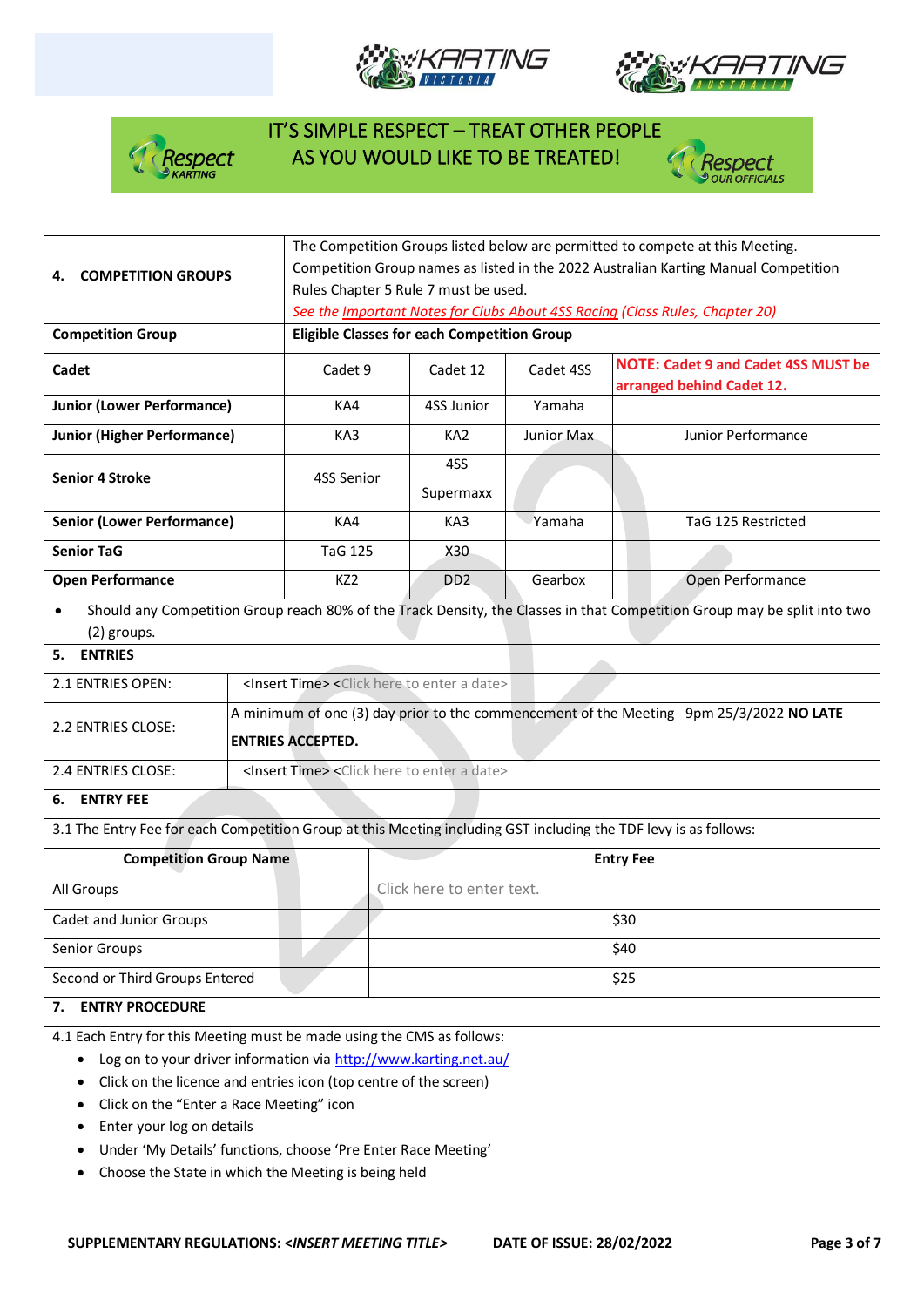







#### • Choose the Club who is the Organiser of the Meeting

4.2 Payment of the Entry Fee can be made as follows:

Credit card Payments can be made via CMS using SecurePay ONLY

#### **8. MINIMUM ENTRIES**

5.1 6 is the minimum number of pre-entries which must be received for each Competition Group.

5.2 If insufficient entries are received for a Competition Group to form in its own right, the Competition Group must be consolidated in accordance with the Competition Rules Chapter 1 – Rule 9.

#### **9. BRING A MATE SESSION**

6.1 A "Bring a Mate" session Will Not be conducted at this Meeting.

#### **10. TEAMS COMPETITION**

7.1 Teams Competition Will Not be conducted at this Meeting.

## **3. SPECIFIC COVID-19 RESTRICTION AND MITIGATION REQUIREMENTS**

**COVIDSafe ACTION PLAN** (When required at law)

The Club has completed a COVIDSafe Action Plan and submitted it to the relevant State Government Department. All actions identified as being required to be done to create a COVIDSafe Event and Club facility must be carried out prior to and during the Event.

| 1. | $0.01116$ and $0.0116$ | PERMITTED AND NON-PERMITTED PERSONS                                                                                         |  |  |  |  |  |  |
|----|------------------------|-----------------------------------------------------------------------------------------------------------------------------|--|--|--|--|--|--|
|    |                        | No person who has symptoms consistent with COVID-19 (this includes any fever, respiratory                                   |  |  |  |  |  |  |
|    | 1.1.                   | symptoms, shortness of breath, sore throat, cough, lack of smell or fatigue) is permitted to attend                         |  |  |  |  |  |  |
|    |                        |                                                                                                                             |  |  |  |  |  |  |
|    |                        | the Circuit or participate in the Event.                                                                                    |  |  |  |  |  |  |
|    |                        | Any person who starts to feel unwell or to exhibit symptoms of COVID-19 during the Event must                               |  |  |  |  |  |  |
|    | 1.2.                   | immediately avoid contact with all persons at the Circuit and MUST IMMEDIATELY LEAVE the                                    |  |  |  |  |  |  |
|    |                        | Circuit.                                                                                                                    |  |  |  |  |  |  |
|    |                        |                                                                                                                             |  |  |  |  |  |  |
|    |                        | Note - The number chosen in 2.1 must not exceed the maximum number of people permitted to gather under State                |  |  |  |  |  |  |
| 2. |                        | <b>Public Health Authority Orders/Directions/Regulations.</b>                                                               |  |  |  |  |  |  |
|    |                        | SOCIAL DISTANCING AND DENSITY REQUIRMENTS                                                                                   |  |  |  |  |  |  |
|    | 2.1.                   | Essential Karting Personnel and Permitted Persons are not permitted to gather in groups greater than Choose a               |  |  |  |  |  |  |
|    |                        | number while in attendance at the Event. (Delete if no limit on Group size by the State Government required)                |  |  |  |  |  |  |
|    | 2.2.                   | Government prescribed Social Distancing measures must always be observed.                                                   |  |  |  |  |  |  |
|    | 2.3.                   | The use by Permitted Persons of any indoor facilities is strictly limited by the Density Quotient of the room as included   |  |  |  |  |  |  |
|    |                        | in the Club's COVIDSafe Action Plan.                                                                                        |  |  |  |  |  |  |
|    | 2.4.                   | service provided at the Event must fully comply with all<br>State Public Health<br>Authority<br>Food                        |  |  |  |  |  |  |
|    |                        | Orders/Directions/Regulations.                                                                                              |  |  |  |  |  |  |
|    |                        | Hand Hygiene must be available at all food service outlets.<br>$\bullet$                                                    |  |  |  |  |  |  |
|    |                        | Regular cleaning in accordance with the Club's COVIDSafe Action Plan MUST be carried out throughout the Event.<br>$\bullet$ |  |  |  |  |  |  |
| 3. |                        | <b>Check In Requirements</b>                                                                                                |  |  |  |  |  |  |
|    |                        | All Attendees MUST complete and submit the Karting Australia COVID-19 Declaration, or the compulsory State                  |  |  |  |  |  |  |
|    | 3.1                    | Government issued QR Code Check-In (delete which is not relevant) upon arrival at the venue if required by the              |  |  |  |  |  |  |
|    |                        | <b>State or Federal Government.</b>                                                                                         |  |  |  |  |  |  |
| 4. |                        | HYGIENE FACILITIES - TOILET/WASHROOM FACILITIES and HAND SANITISER                                                          |  |  |  |  |  |  |
|    |                        |                                                                                                                             |  |  |  |  |  |  |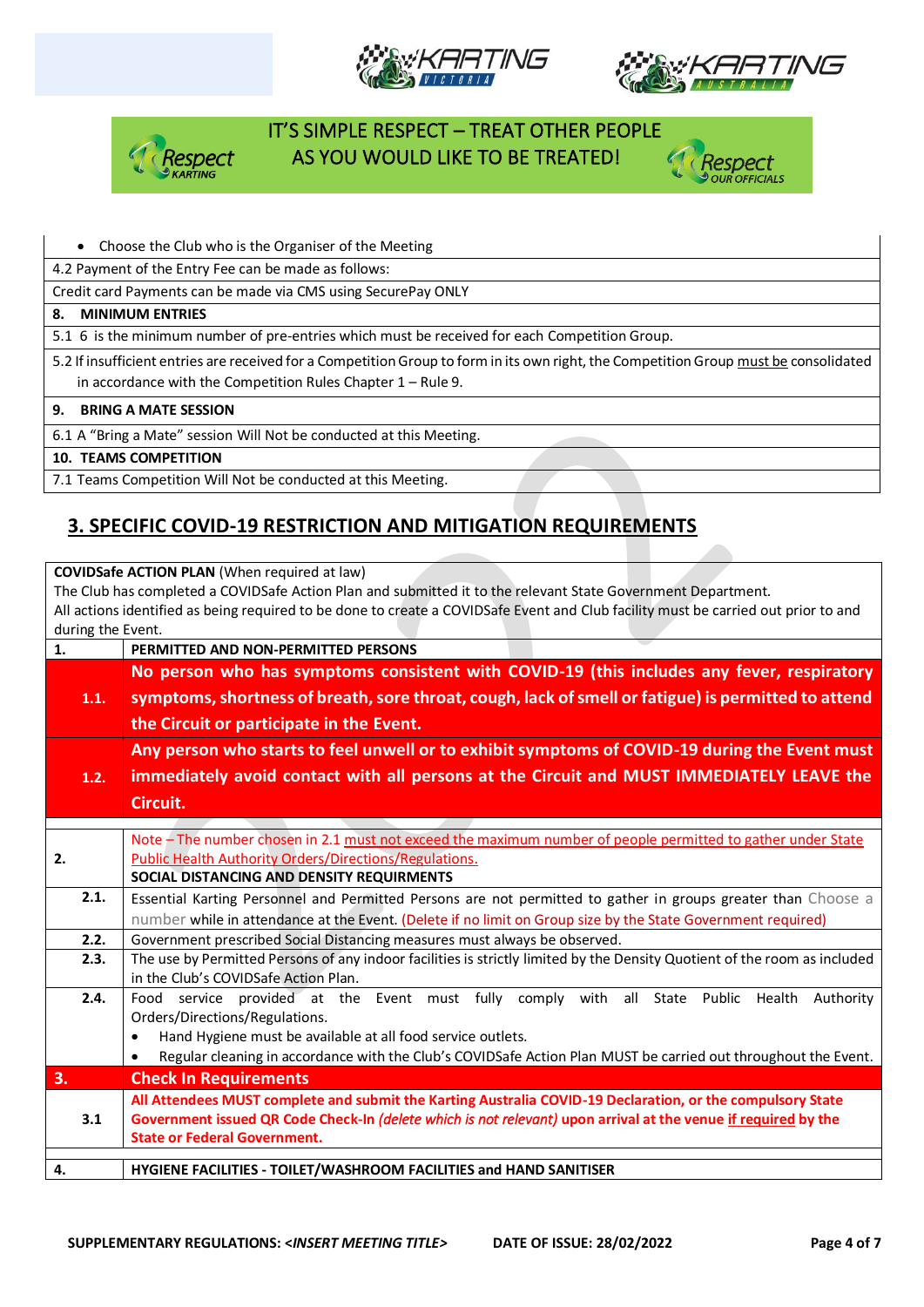







| 4.1 | The Club is required to provide facilities to ensure general and sensible hygiene practices are maintained.                                                                                                                                                                                      |
|-----|--------------------------------------------------------------------------------------------------------------------------------------------------------------------------------------------------------------------------------------------------------------------------------------------------|
| 4.2 | Toilet and washroom facilities at the Circuit must be open and available for use.                                                                                                                                                                                                                |
| 4.3 | Washroom facilities must be properly equipped with liquid soap, running water and either air hand driers or paper<br>towels.<br>The toilets and washroom facilities must be cleaned at least once during the day or as otherwise required in<br>accordance with the Club's COVIDSafe Action Plan |
| 4.4 | It is strongly recommended that Essential Karting Personnel and Permitted Persons bring their own supply of hand<br>sanitiser for use in accordance with government recommendations in addition to hand sanitiser that is supplied by the<br>Club.                                               |

## **4. COMPETITION**

| 1.                                                                                                                  | <b>FORMAT OF RACING - CLUB COMPETITION GROUPS</b>                                                                   |                                                                                                  |        |    |  |        |    |  |
|---------------------------------------------------------------------------------------------------------------------|---------------------------------------------------------------------------------------------------------------------|--------------------------------------------------------------------------------------------------|--------|----|--|--------|----|--|
| 1.1                                                                                                                 | <b>Practice</b>                                                                                                     | 3 Practice session/s of 5 minutes will be held.                                                  |        |    |  |        |    |  |
|                                                                                                                     |                                                                                                                     | There Will Not be time qualifying at this meeting                                                |        |    |  |        |    |  |
| $1.2$                                                                                                               | Qualifying                                                                                                          | <choose a="" length=""></choose>                                                                 |        |    |  |        |    |  |
|                                                                                                                     | If Timed Qualifying occurs (Order of Karts on the grid must be random - no high/low numbers)                        |                                                                                                  |        |    |  |        |    |  |
| 1.3                                                                                                                 | <b>Heats &amp; Final</b>                                                                                            | The system of gridding will be in accordance with State Regulations - Club Competition Format 18 |        |    |  |        |    |  |
| <b>DISTANCES</b><br>2.                                                                                              |                                                                                                                     |                                                                                                  |        |    |  |        |    |  |
| Heat 1                                                                                                              |                                                                                                                     | 10                                                                                               | Heat 2 | 10 |  | Heat 3 | 10 |  |
| Heat 4                                                                                                              |                                                                                                                     |                                                                                                  | Final  | 12 |  |        |    |  |
| З.                                                                                                                  | <b>ACCESS TO CIRCUIT</b>                                                                                            |                                                                                                  |        |    |  |        |    |  |
| 3.1                                                                                                                 |                                                                                                                     | Competitors will be permitted to enter the Circuit from 7.00am on 27/3/2022                      |        |    |  |        |    |  |
| 4.                                                                                                                  | <b>DRIVERS BRIEFING</b>                                                                                             |                                                                                                  |        |    |  |        |    |  |
| Drivers Briefing notes will be advised in an electronic format OR over the PA system to all Competitors. Any<br>4.1 |                                                                                                                     |                                                                                                  |        |    |  |        |    |  |
| 5.                                                                                                                  | questions should be directed to the Chief Steward prior to the start of Competition.<br><b>SCRUTINEERING</b>        |                                                                                                  |        |    |  |        |    |  |
|                                                                                                                     |                                                                                                                     |                                                                                                  |        |    |  |        |    |  |
| 5.1                                                                                                                 | All Competitors will be required to complete an electronic Scrutineering Form (Insert the link to the Scrutineering |                                                                                                  |        |    |  |        |    |  |
|                                                                                                                     | Form provided by KA) via a URL provided to them by the Host Club. Form is to be received prior to close of entries  |                                                                                                  |        |    |  |        |    |  |
|                                                                                                                     | and filled out correctly with transponder number                                                                    |                                                                                                  |        |    |  |        |    |  |
| 5.2                                                                                                                 | This form will be submitted to the Race Secretary in an electronic format.                                          |                                                                                                  |        |    |  |        |    |  |
| 5.3                                                                                                                 | Scrutineering Stickers will be available for collection from Steward Room between 8.00am and 9.00am                 |                                                                                                  |        |    |  |        |    |  |
| 6. FUEL                                                                                                             |                                                                                                                     |                                                                                                  |        |    |  |        |    |  |
| 6.1                                                                                                                 | PULP and E10 PULP are the only fuels permitted to be used at this Meeting.                                          |                                                                                                  |        |    |  |        |    |  |
| 6.2                                                                                                                 | Control Fuel Will Not be used at this Meeting.                                                                      |                                                                                                  |        |    |  |        |    |  |
| 6.3                                                                                                                 |                                                                                                                     |                                                                                                  |        |    |  |        |    |  |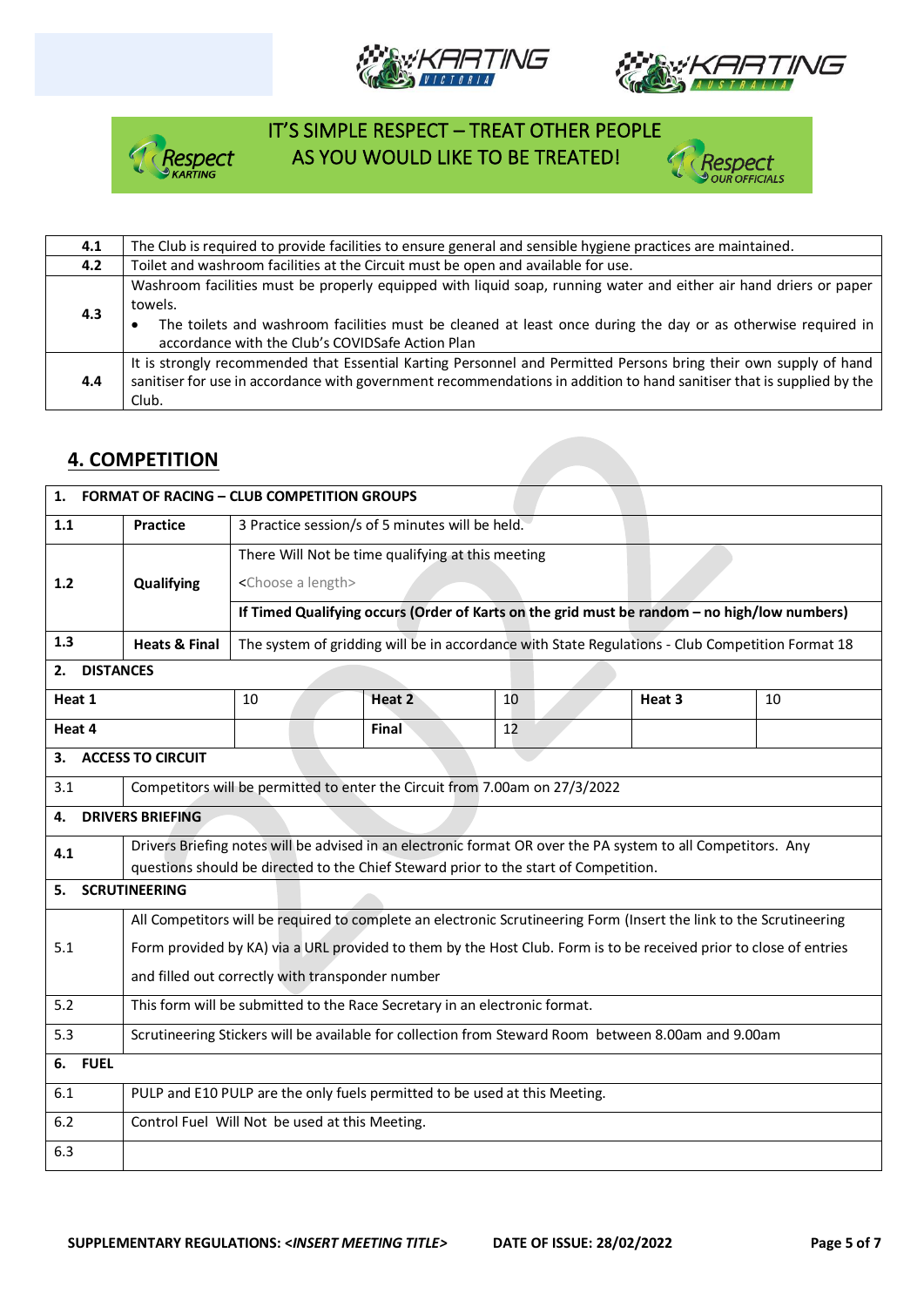







| a)                               | <lnsert brand="" fuel=""> fuel for use at this Meeting must be purchased from:</lnsert>                                                                                                     |                 |  |  |  |  |  |
|----------------------------------|---------------------------------------------------------------------------------------------------------------------------------------------------------------------------------------------|-----------------|--|--|--|--|--|
|                                  | <lnsert details="" of="" service="" station="" the=""> <lnsert address="" of="" service="" station="" the=""> <lnsert bowser="" numbers="" pump="" td="" to<=""></lnsert></lnsert></lnsert> |                 |  |  |  |  |  |
| b)                               | be used at the Service Station if applicable>                                                                                                                                               |                 |  |  |  |  |  |
| c)                               | Proof of purchase of the fuel must be retained and produced to the Chief Scrutineer or Fuel Tester if required.                                                                             |                 |  |  |  |  |  |
| 7.                               | <b>TIMETABLE</b>                                                                                                                                                                            |                 |  |  |  |  |  |
| 7.1                              | Sunday and 27/03/2022                                                                                                                                                                       |                 |  |  |  |  |  |
|                                  | <b>TIME</b>                                                                                                                                                                                 | <b>ACTIVITY</b> |  |  |  |  |  |
| a)                               | 7.00am                                                                                                                                                                                      | Gates open      |  |  |  |  |  |
| b)                               | 8.00am                                                                                                                                                                                      | Canteen opens   |  |  |  |  |  |
| c)                               | 8.00am                                                                                                                                                                                      | Practice        |  |  |  |  |  |
| d)                               | 9.00am                                                                                                                                                                                      | Qualifying      |  |  |  |  |  |
| e)                               | After drivers briefing                                                                                                                                                                      | Racing          |  |  |  |  |  |
| <b>TROPHIES AND PRIZES</b><br>8. |                                                                                                                                                                                             |                 |  |  |  |  |  |
| 8.1                              | Trophies for podium positions. Race format 18. See state sporting regs                                                                                                                      |                 |  |  |  |  |  |
| 8.2                              | There will be a gathering for a Presentation of Trophies and Prizes at the end of Competitio0n in accordance with                                                                           |                 |  |  |  |  |  |
|                                  | <b>Government Restrictions</b>                                                                                                                                                              |                 |  |  |  |  |  |

## **4. CIRCUIT SPECIFIC REQUIREMENTS**

| 1.   | <b>PADDOCK ALLOCATION</b>                                                                                           |
|------|---------------------------------------------------------------------------------------------------------------------|
|      | Paddock allocation Will Not will occur for the Meeting, please use common sense.                                    |
| 2.   | <b>MEDICAL SERVICES</b>                                                                                             |
| 2.1. | Any Medical assistance that is required outside of the operating hours when Kart's are not on the Race Track please |
|      | contact 000. The address to give to the Emergency Services is:                                                      |
|      | "Your Specific Location"                                                                                            |
|      | Goulburn Valley Kart Club                                                                                           |
|      | Katamatite Nathalia Road Numurkah                                                                                   |
| 3.   | <b>KART RETRIEVAL</b>                                                                                               |
| 3.1. | Pit Crew with trolleys Will Not be given access to the Circuit during Qualifying and Racing.                        |
| 3.2. | Retrieval of Karts is at the discretion of the Clerk of the Course, high vis vests will not be supplied             |
| 3.3. | Pit Crew must only enter the Circuit when permitted by the Grid Marshal or the Clerk of the Course and then only if |
|      | wearing a HIGH VISIBILITY SAFETY VEST on the upper torso.                                                           |
| 3.4. | Karts can be retrieved via closest gate                                                                             |
| 4.   | <b>ADDITIONAL VENUE REQUIREMENTS</b>                                                                                |
| 4.1. |                                                                                                                     |